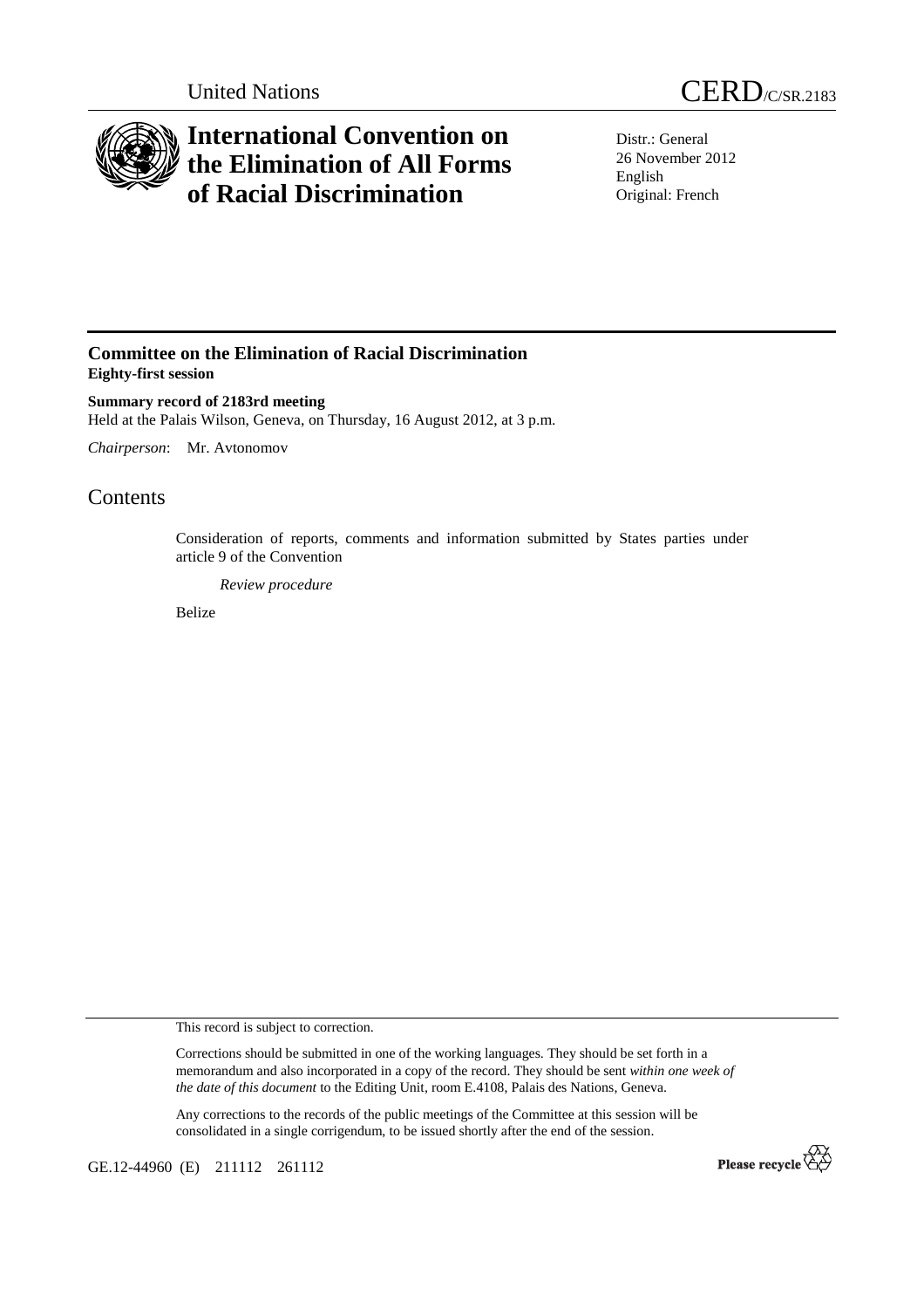*The meeting was called to order at 3.05 p.m.* 

#### **Consideration of reports, comments and information submitted by States parties under article 9 of the Convention**

 *Review procedure* 

#### **Belize**

1. **The Chairperson** said that the Committee would consider the situation in Belize in the absence of a report, as, after several exchanges of correspondence and numerous attempts at contact, the representative of Belize's embassy in New York and the Belizean authorities had failed to respond to the Committee's invitations and various proposals. After outlining the various options open to the Committee in such cases, the Chairperson suggested considering the state of implementation of the Convention in Belize under the review procedure, with a view to considering the possibility of preparing a draft set of concluding observations. Once published, the concluding observations could serve as the basis for the preparation of a report by the State party.

2. **Ms. Dah** (Country Rapporteur) said that Belize had ratified the Convention in 2001 without any reservations or interpretative declaration and that it should have submitted its initial report on the implementation of the Convention in 2002. On 15 and 16 June 2011, the State party had availed itself of training provided by the Regional Office of the Office of the United Nations High Commissioner for Human Rights in Panama, under the direction of Mr. Prosper, a former Committee member, which had focused on the content of the Convention and the procedure to be followed for submission of a report to the Committee. Following the training, Belize had assured the Committee that it would submit a report, but had failed to do so.

3. Outlining the general situation in the country, she explained that Belize's multilingual and multi-ethnic population totalled 303,420 inhabitants according to the 2010 census; 60 per cent of whom were under 25 years old. The two main ethnic groups were the Creoles (descendants of the first British settlers and African slaves), who made up around 30 per cent of the population; and the Mestizos (descendants of Mexicans and Yucatec Mayans), who made up 40 per cent of the population. The Garifuna, Arawak and Caribbean Indians represented almost 6 per cent of the population and the Mayans between 9 and 10 per cent of the population. Other groups, such as the Chinese and Mennonites, were also present in the country. According to the 2010 census, 6 per cent of the population defined themselves as being of mixed ethnicity.

4. In the space of one decade, Belize had welcomed 40,000 migrants to its shores from neighbouring countries, mainly Nicaragua, Honduras, Guatemala and El Salvador. A border dispute between Guatemala and Belize had been referred to the International Court of Justice, after several fruitless attempts at settlement by the Organization of American States. Belize accused Guatemalan migrants of unlawfully occupying land that had been granted to them on concession. After reviewing the historical and colonial context of Belize and the major events that had marked its history until its independence in 1981, she explained that the country had undergone a social transformation over the course of the years. The Creoles, who had made up the majority of the population and had held the reins of political power during the colonial period, had been overtaken demographically by the Mestizos as a result of several waves of migration. The post-independence period had been marked by widening social divisions and the onset of a certain degree of malaise, despite the emergence of a society focused on uniting under the federal slogan "We are one".

5. The Belizean Constitution was supplemented by a wealth of legislation which guaranteed basic rights and public freedoms. As an example of a human rights institution,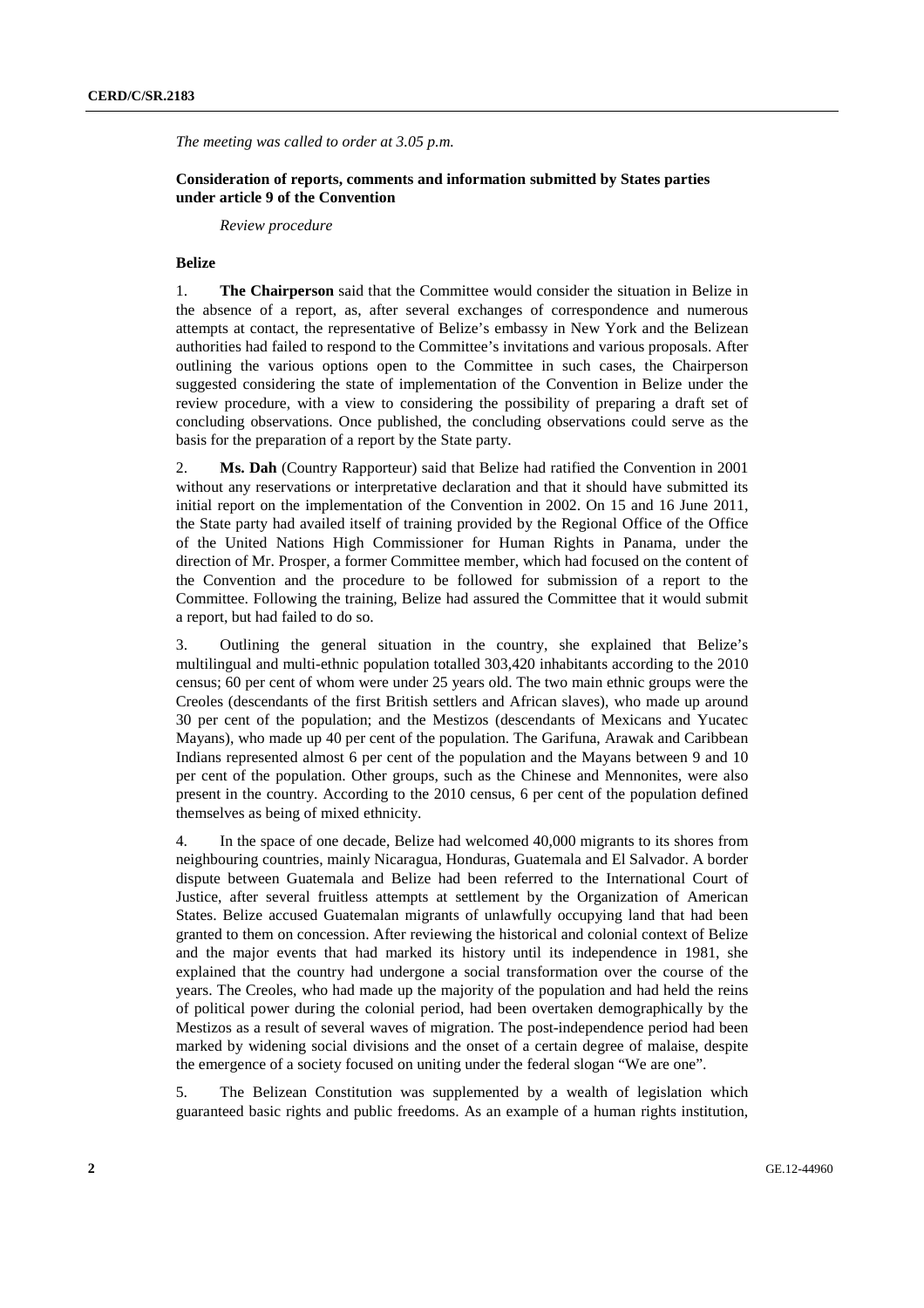she cited the Office of the Ombudsman, established in 1999 to investigate and report on allegations of corruption and complaints of ill-treatment and injustice against State officials. Since December 2011, the institution had no longer been operational and it was not known when it would be able to resume its work. Under the universal periodic review, Belize had been requested to provide the Office of the Ombudsman with sufficient resources to carry out its functions, and to establish a national human rights institution that would conform to the Paris Principles, which Belize had undertaken to consider doing. Belize had also been asked to provide human rights training to law enforcement officers, including the police. Several non-governmental organizations (NGOs) were active in the country, including the Mayan Leaders' Alliance and the Coalition for the protection of the human rights of people of African descent.

6. She said that it was difficult to review the State party's application of articles 2 to 7 in the absence of a report and that she would take stock of the extent to which the country complied with the provisions of the Convention. Firstly, she explained that the Belizean Constitution of 1981 contained a chapter devoted to the protection of basic rights and freedoms, which proclaimed the principle of non-discrimination based on race, colour, creed, place of origin or gender. Article 16 of the Constitution clarified the concept of discrimination but did not provide a definition fully consistent with the first article of the Convention. Insofar as Belize had said that it had adopted a policy to eliminate economic and social privilege and to reduce disparities between citizens, it would be useful to learn what laws had been enacted for that purpose, and what projects and programmes, particularly in the social and economic fields, had been adopted in the light of article 1, paragraph 4 on special measures. With regard to article 2 of the Convention, while Belize appeared to recognize the ethnic diversity of its population and to base its census surveys on self-identification, the adoption of the motto "We are one" demonstrated a desire to eliminate those differences. It would be useful to obtain detailed statistics and socioeconomic data, disaggregated by ethnic group, by region and by origin, and to ascertain whether there were laws designed to implement the State party's constitutional obligations.

7. Regarding article 3, she explained that the training organized in 2011 by the Office of the United Nations High Commissioner for Human Rights had enabled Belize to clarify the concepts of racial discrimination and segregation and to look into the possible existence of any form of segregation on its territory. She gave the example of the South Side district in Belize City, where 63 per cent of the inhabitants were of African descent (Creole and Garifuna), and which exhibited a very high crime rate. It must be noted that no legislation appeared to transpose the provisions of article 4 of the Convention into domestic law. According to concordant sources, there was an ethnic hierarchy in Belize based on stereotypes associated with persons of light-coloured skin. As the Mestizos were the majority population group, they were stigmatized and accused of monopolizing the most important posts. The Mayans were similarly stigmatized and were considered by some to be "backward" as they continued to practise their own customs and cultural traditions.

8. In relation to article 5 (a), the Belizean Constitution explicitly recognized the right to equal treatment before the courts and all other judicial bodies. However, that right clearly required strengthening as the majority of indictments concerned poor persons of African descent, creating the impression that it was not easy for those persons to have access to justice. Regarding article 5 (b) of the Convention, she said that the Office of the Ombudsman had received 104 complaints against the police in 2009, 37 of which had related to acts of violence, leading several States to recommend that Belize should provide human rights training to police officers. With regard to article 5 (c), it seemed that corruption was widespread and vote buying was prevalent, which explained why the main focus of the Ombudsman's mandate was on investigating corruption allegations. With regard to article 5 (d), Belize was confronted with the issue of indigenous peoples' rights to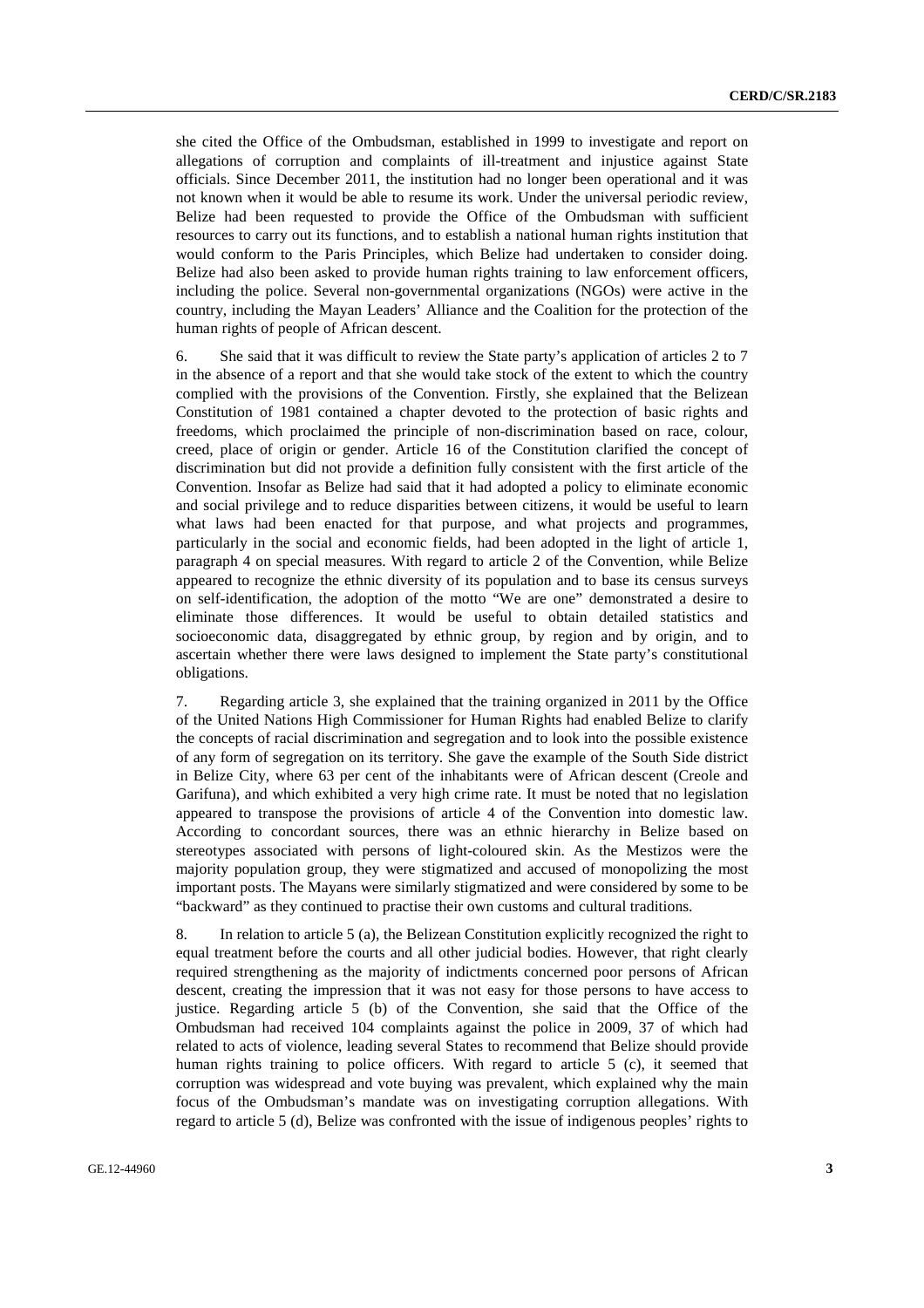their ancestral lands. For more than 12 years, the Mayan communities of the Toledo district had been engaged in a legal battle over the ownership of their lands. The Inter-American Commission on Human Rights and the Belizean Supreme Court had recognized the indigenous peoples' right to collective or individual ownership of their ancestral lands, but the Government had ignored that judgement, had adopted no protective measures, and continued to grant concessionary rights to those lands, an alarming course of action for a State supposedly governed by the rule of law.

9. A 2011 law amending the Labour Code condemned the dismissal of any employee on such grounds as race, colour, or ethnic or indigenous origin. That being said, the law did not deal with other labour-related issues, such as recruitment. In addition, despite the adoption of the law and the national policy on sexual equality, the Mayans and other minorities continued to suffer from discrimination. Women from those groups faced discrimination on two fronts. Poverty exacerbated the situation and led many children and women from minority backgrounds to engage in prostitution or forced labour. Despite the adoption in 2003 of a law condemning trafficking in persons, cases pertaining to trafficking, which were generally assigned to lower courts, were often shelved sine die. Although the Government was committed to combating the problem, notably by promoting awareness and providing assistance to victims, Belize remained a country of origin, transit and destination. She noted that discrimination could easily occur in the context of the right to health (art. 5 (e) (iv)), due to poverty, lack of infrastructure and lack of understanding of traditional medicines and health practices. In relation to subparagraph (v), Belize had indicated in the report it had prepared for the universal periodic review that education was a key sector and received up to 25 per cent of its funding from the State budget. However, despite primary education being compulsory and free of charge, absenteeism and school dropout rates remained high. Corporal punishment also continued to be practised in schools.

10. Belize made no mention of intercultural and bilingual education. However, according to the concluding observations of the Committee on the Rights of the Child in 2005, indigenous children should have the right to be taught in their own language as well as the official national languages. Unfortunately, the State party seemed to rely on communities and private initiatives to promote those principles. The State party had, nevertheless, put in place an education programme on the history of the African and Mayan peoples in a bid to respond to the identity crisis faced by children of those two communities.

11. Regarding article 6 of the Convention, the procedures in the ordinary judicial system were slow, mainly on account of a lack of resources. In addition, the Office of the Ombudsman seemed to have ceased operating in 2011 and no one knew if, or when, it would resume its activities. Concerning article 7, Belize had not provided evidence of human rights education at any level. It was, therefore, appropriate to ask what human rights training law enforcement officials received. In terms of culture, the National Institute of Culture and History and the Institute of Social and Cultural Research had been established to respond to the questions raised by young Mayans and children of African descent about their identity. Garifuna culture was promoted and was flourishing in comparison to Creole culture. In the matter of promoting understanding and tolerance between different sections of society, she noted that despite the motto "We are one", much remained to be done to combat stigmatization.

12. **Mr. de Gouttes** said that, in order to prepare a draft set of concluding observations, the Committee could build on the recommendations made to Belize in the context of the universal periodic review, particularly with regard to the establishment of a national human rights institution which conformed to the Paris Principles; the strengthening of the Office of the Ombudsman; training for police officers, justice officials and civil servants in human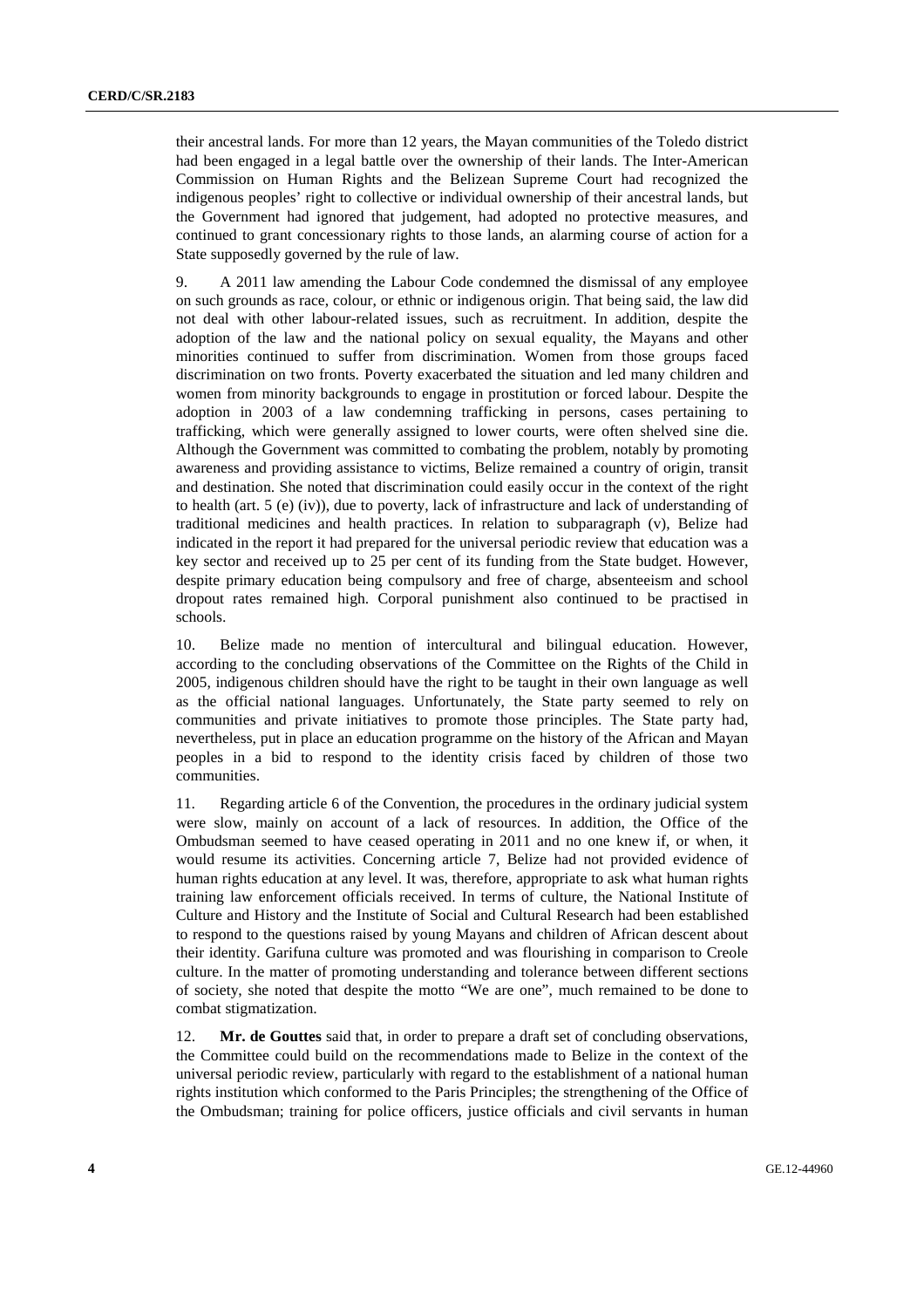rights, non-discrimination and interracial understanding; the application of the United Nations Declaration on the Rights of Indigenous Peoples; and the protection of Mayan customary property rights.

13. **Mr. Lindgren Alves** proposed using Ms. Dah's analysis and the record of the meeting to prepare a document to which Belize could respond. He observed, however, that the Government of Belize seemed to be acting in good faith as it had already submitted two reports to the Committee on the Elimination of Discrimination against Women and one report to the Committee on the Rights of the Child.

14. **The Chairperson** asked the Committee members whether they wished to use the overview provided by Ms. Dah in order to draw up concluding observations which would serve as guidelines for the preparation of a report by Belize.

15. **Mr. Amir** said that Ms. Dah could prepare a draft set of concluding comments based on her overview, which the Committee could adopt unanimously.

16. **Mr. Ewomsan** asked whether the Committee could give the State party the chance to respond via webcast. By so doing, the Committee could enter into a dialogue with Belize and gain a better understanding of the difficulties it faced. He was concerned that Belize believed that the Committee could not act alone and so never sent a delegation.

17. **The Chairperson** said that the Committee had proposed holding a videoconference with the State party but had received no reply to that proposal.

18. **Mr. Ewomsan** said that, in the circumstances, it might be necessary for a rapporteur to visit the country.

19. **The Chairperson** said that a rapporteur could not visit the State party unless invited to do so. He suggested preparing a draft set of concluding observations and waiting until February before making them public.

20. **Mr. Saidou** said that the Committee should act to improve States parties' understanding of the review procedure. In his view, there was no doubt that Belize had failed to meet its international obligations and that the country's population was suffering as a result. Concluding observations would serve as a means to protect the fundamental rights of the population.

21. **Mr. Kemal** agreed with Mr. Ewomsan that States parties should be given all the means necessary to submit a report and engage in dialogue with the Committee, but pointed out that considerable resources and efforts had already been devoted to Belize. It was clear that the State party was either not ready to submit a report, or did not possess the political will to do so. In either case, it had failed to meet its treaty obligations and the Committee should adopt a draft set of concluding observations based on Ms. Dah's analysis.

22. **Mr. Diaconu** recalled that certain States parties, whose reports had been seriously delayed, had eventually submitted a report to the Committee when faced with the threat of a review procedure. The procedure was, therefore, a very useful and effective tool, even if it had not produced the expected results in the case under consideration. The Committee should not deviate from its long established principles and should, therefore, prepare a draft set of concluding observations. The text could be more succinct than what was normally produced by country rapporteurs and could focus on four or five main points. Contrary to the practice followed with other States parties, the Committee should invite Belize to respond and take action on all the concerns and observations in the draft.

23. **Mr. Thornberry** proposed preparing a draft set of concluding observations and adopting them as a provisional document pending receipt of a response from the State party in the six months following the date on which the document was dispatched.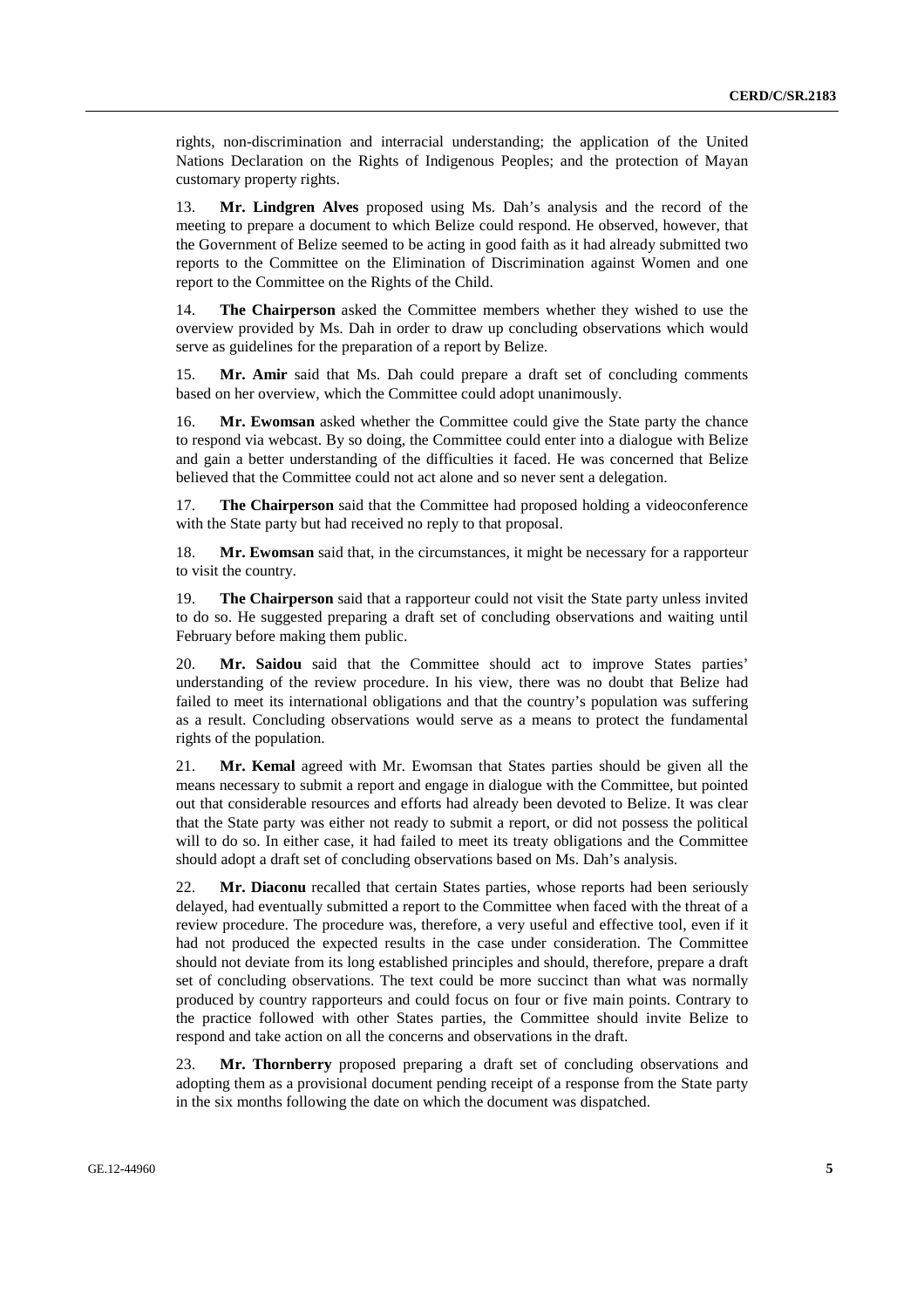24. **Mr. Kut** wished to know on what basis the review procedure was applied and how the States parties under review were selected by the Committee, given that other countries' reports had been delayed longer than that of Belize.

25. **The Chairperson** said that the review procedure had been in operation since the thirty-ninth session; however, not until the forty-ninth session had the Committee decided to apply the procedure to all States parties whose initial reports were more than five years overdue.

26. **Mr. Ewomsan** said that the review procedure had been very useful as it had led States parties whose reports were seriously overdue to comply with their obligations. The current situation was different, however, as the Untied Nations had embarked on a process of strengthening the bodies established under international human rights instruments, and so the issue must also be considered from that perspective. Some States parties had a tendency to think that, since the Human Rights Council had established the universal periodic review mechanism, they were no longer required to submit reports to treaty bodies. In the present case, Belize should be reminded by the Committee of its obligations under the Convention.

27. **Mr. de Gouttes** fully supported Mr. Ewomsan's point of view and said that it was not acceptable for Belize to comply with its obligations under the universal periodic review while failing to do so in respect of the Committee. He was in favour of preparing a draft set of concluding observations on Belize, which would be addressed to the Belizean authorities and would not be made public until a response had been received from the State party.

28. **The Chairperson** recalled that, under the existing procedure, concluding observations adopted by the Committee were not made public for six months so as to allow States parties the necessary time to respond. Otherwise, the practice was for the observations to be incorporated in the Committee's annual report, making it clear that they had been adopted in the absence of a report.

29. **Ms. Dah** asked the Committee secretariat to take stock of the review procedure, as it had not been used for several years, so that the Committee could address the matter at its next session. She also suggested that consideration should be given to amending the Committee's rules of procedure in order to formalize the review procedure.

30. **The Chairperson** said that, since 1991, the procedure had been conducted in two stages. First, a reminder was sent to the States parties, together with a number of questions. If no State party reply was received, confidential concluding observations were adopted and later published in the Committee's annual report to the General Assembly. He agreed with Ms. Dah, that the Committee's rules of procedure should be amended.

31. **Mr. Thornberry** said that the Committee members seemed to agree that a document should be sent to the State party, but he wondered whether it would be preferable to transmit a list of issues, or whether the Committee had enough information to adopt a draft set of concluding observations based on Ms. Dah's report. He proposed adopting a draft set of concluding observations, which would initially remain confidential or be sent only to the State party. He called on the secretariat to explain the applicable procedure to the Committee, as article 9 of the Convention did not specify whether or not the reminder to be sent to the State party should take the form of a list of issues.

32. **Ms. Crickley** suggested that a document should be prepared that set forth the procedure to be followed in the absence of a report, as should a draft set of concluding observations based on Ms. Dah's report.

33. **Mr. Vázquez** and **Mr. Lindgren Alves** noted that the reports of certain States parties were longer overdue than that of Belize. Like Mr. Kut, they wished to know why, under those circumstances, the Committee had chosen to consider the case of Belize.